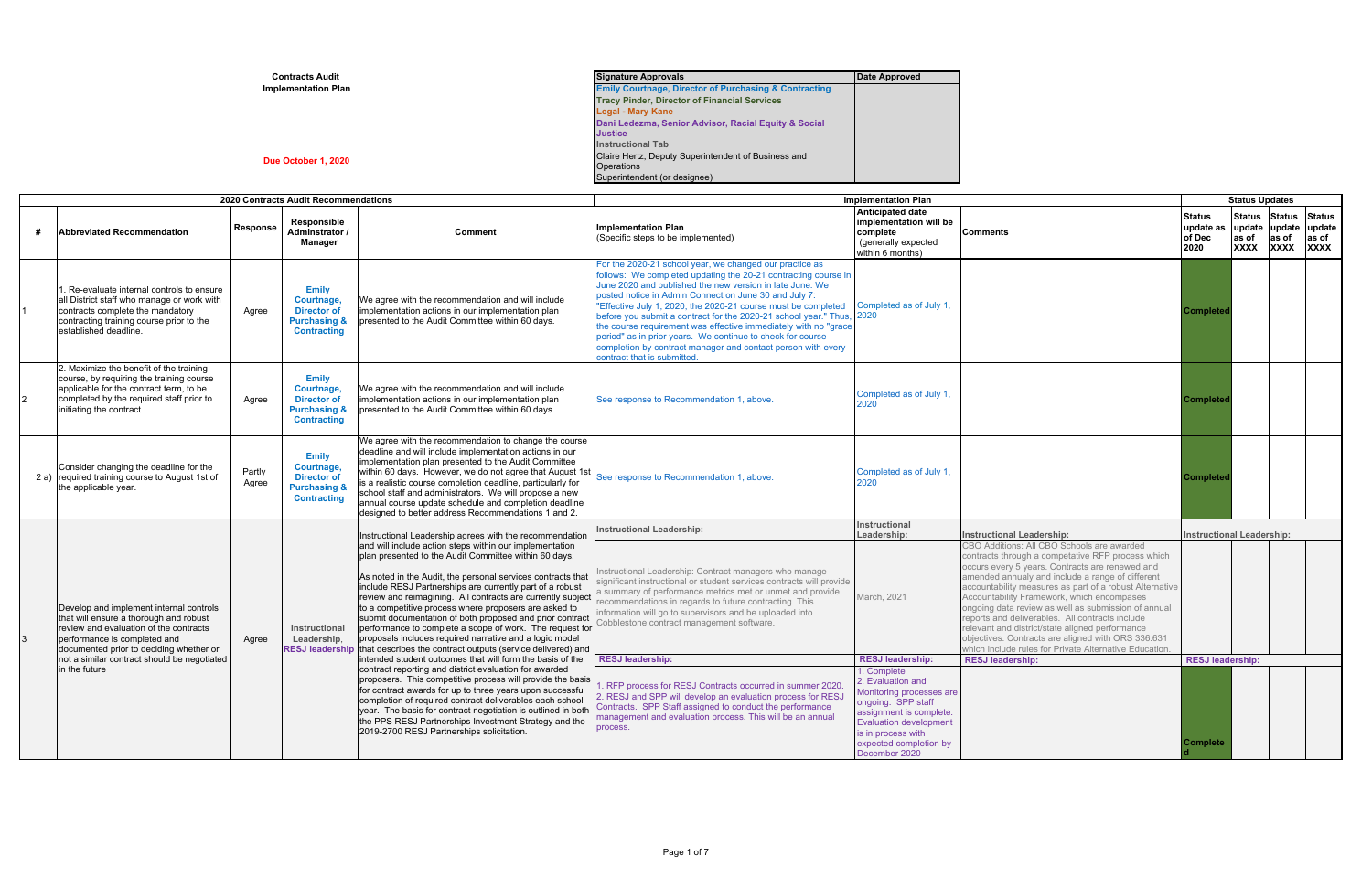| 3 a)                                                                                                                                                                            | Update the contracting training course to<br>include additional guidance and<br>expectations related to review and<br>evaluations                        | Agree           | <b>Emily</b><br>Courtnage,<br><b>Director of</b><br><b>Purchasing &amp;</b><br><b>Contracting</b> | We agree with the recommendation and will include<br>implementation actions in our implementation plan<br>presented to the Audit Committee within 60 days.                                                                                                                                                                                                                                                                                                                                                                                                                                                                                                                | Our 2020-21 mandatory contracting training course includes<br>additional guidance on contract review and evaluation, including<br>evaluation of, and keeping a record of, performance and<br>outcomes.                                                                                                                                                                                                                                                                                                                                                                                                                                                                                                                                                                                                        | Completed as of July 1                                                                                                                                                                                                                                                                            |                                                                                                                                                                         | <b>Complete</b>                                                                                                      |                                                                                                                                                                                   |                                      |  |  |
|---------------------------------------------------------------------------------------------------------------------------------------------------------------------------------|----------------------------------------------------------------------------------------------------------------------------------------------------------|-----------------|---------------------------------------------------------------------------------------------------|---------------------------------------------------------------------------------------------------------------------------------------------------------------------------------------------------------------------------------------------------------------------------------------------------------------------------------------------------------------------------------------------------------------------------------------------------------------------------------------------------------------------------------------------------------------------------------------------------------------------------------------------------------------------------|---------------------------------------------------------------------------------------------------------------------------------------------------------------------------------------------------------------------------------------------------------------------------------------------------------------------------------------------------------------------------------------------------------------------------------------------------------------------------------------------------------------------------------------------------------------------------------------------------------------------------------------------------------------------------------------------------------------------------------------------------------------------------------------------------------------|---------------------------------------------------------------------------------------------------------------------------------------------------------------------------------------------------------------------------------------------------------------------------------------------------|-------------------------------------------------------------------------------------------------------------------------------------------------------------------------|----------------------------------------------------------------------------------------------------------------------|-----------------------------------------------------------------------------------------------------------------------------------------------------------------------------------|--------------------------------------|--|--|
| 3 <sub>b</sub>                                                                                                                                                                  | Utilize the content of the Board Cover<br>Memo to create a template for Contract<br>Managers to document the review and<br>evaluation for all contracts. | Agree           | <b>Emily</b><br>Courtnage,<br><b>Director of</b><br><b>Purchasing &amp;</b><br><b>Contracting</b> | We agree with the recommendation as it applies to large<br>instructional, family engagement, and student services<br>contracts (for which the Board Cover Memo was<br>designed) and will include implementation actions in our<br>implementation plan presented to the Audit Committee<br>within 60 days.                                                                                                                                                                                                                                                                                                                                                                 | The P&C department implemented new contract management<br>software (Cobblestone) in the summer of 2020. Over the next<br>several months, P&C will train contract managers on its use.<br>One of the capabilities of the new software is the ability of P&C<br>staff to trigger custom surveys (or evaluation questionnaires) to<br>specific contract managers, with any responses automatically<br>saved in the system. P&C staff can develop a specific survey for<br>significant instructional, family engagement, and student<br>services contracts originating out of Central Office and involving<br>direct, ongoing, intensive instructional and support services to<br>students and families. Surveys can be triggered at contract<br>expiration to the contract managers of these specific contracts. | March 31, 2021                                                                                                                                                                                                                                                                                    |                                                                                                                                                                         | On Target                                                                                                            |                                                                                                                                                                                   |                                      |  |  |
|                                                                                                                                                                                 |                                                                                                                                                          |                 |                                                                                                   | presented to the Audit Committee within 60 days.                                                                                                                                                                                                                                                                                                                                                                                                                                                                                                                                                                                                                          | <b>RESJ Leadership:</b>                                                                                                                                                                                                                                                                                                                                                                                                                                                                                                                                                                                                                                                                                                                                                                                       | <b>RESJ Leadership:</b>                                                                                                                                                                                                                                                                           | <b>RESJ Leadership:</b>                                                                                                                                                 | <b>RESJ leadership:</b>                                                                                              |                                                                                                                                                                                   |                                      |  |  |
|                                                                                                                                                                                 |                                                                                                                                                          |                 |                                                                                                   | However, while P&C can provide instruction to contract                                                                                                                                                                                                                                                                                                                                                                                                                                                                                                                                                                                                                    |                                                                                                                                                                                                                                                                                                                                                                                                                                                                                                                                                                                                                                                                                                                                                                                                               |                                                                                                                                                                                                                                                                                                   |                                                                                                                                                                         | <b>On Target</b>                                                                                                     |                                                                                                                                                                                   |                                      |  |  |
|                                                                                                                                                                                 |                                                                                                                                                          |                 |                                                                                                   | managers and a central and accessible repository for all<br>contract related documents, P&C does not have                                                                                                                                                                                                                                                                                                                                                                                                                                                                                                                                                                 | <b>Instructional Leadership:</b>                                                                                                                                                                                                                                                                                                                                                                                                                                                                                                                                                                                                                                                                                                                                                                              | Instructional                                                                                                                                                                                                                                                                                     |                                                                                                                                                                         |                                                                                                                      |                                                                                                                                                                                   |                                      |  |  |
|                                                                                                                                                                                 |                                                                                                                                                          |                 |                                                                                                   | contracting staff capacity to manage the collection,                                                                                                                                                                                                                                                                                                                                                                                                                                                                                                                                                                                                                      |                                                                                                                                                                                                                                                                                                                                                                                                                                                                                                                                                                                                                                                                                                                                                                                                               | Leadership:                                                                                                                                                                                                                                                                                       | <b>Instructional Leadership:</b>                                                                                                                                        | <b>Instructional Leadership:</b>                                                                                     |                                                                                                                                                                                   |                                      |  |  |
|                                                                                                                                                                                 |                                                                                                                                                          |                 |                                                                                                   | submission, and supervisor approval of contract                                                                                                                                                                                                                                                                                                                                                                                                                                                                                                                                                                                                                           | Instructional Leadership:                                                                                                                                                                                                                                                                                                                                                                                                                                                                                                                                                                                                                                                                                                                                                                                     |                                                                                                                                                                                                                                                                                                   |                                                                                                                                                                         |                                                                                                                      |                                                                                                                                                                                   |                                      |  |  |
|                                                                                                                                                                                 |                                                                                                                                                          |                 | <b>RESJ</b>                                                                                       | performance reviews for all instructional contracts nor the                                                                                                                                                                                                                                                                                                                                                                                                                                                                                                                                                                                                               | Contract Managers will upload review and evaluation                                                                                                                                                                                                                                                                                                                                                                                                                                                                                                                                                                                                                                                                                                                                                           |                                                                                                                                                                                                                                                                                                   |                                                                                                                                                                         |                                                                                                                      |                                                                                                                                                                                   |                                      |  |  |
|                                                                                                                                                                                 |                                                                                                                                                          |                 | <b>Leadership &amp;</b>                                                                           | subject matter expertise to judge the content or accuracy                                                                                                                                                                                                                                                                                                                                                                                                                                                                                                                                                                                                                 | documentation into Cobblestone contract managemetn software<br>for record keeping once the processes are completed and they                                                                                                                                                                                                                                                                                                                                                                                                                                                                                                                                                                                                                                                                                   | March 2021                                                                                                                                                                                                                                                                                        |                                                                                                                                                                         |                                                                                                                      |                                                                                                                                                                                   |                                      |  |  |
|                                                                                                                                                                                 | Require the review and evaluation be                                                                                                                     |                 | Instructional                                                                                     |                                                                                                                                                                                                                                                                                                                                                                                                                                                                                                                                                                                                                                                                           | of such reviews.                                                                                                                                                                                                                                                                                                                                                                                                                                                                                                                                                                                                                                                                                                                                                                                              | will inform the supervisor upon completion.                                                                                                                                                                                                                                                       |                                                                                                                                                                         |                                                                                                                      |                                                                                                                                                                                   |                                      |  |  |
|                                                                                                                                                                                 | reviewed and approved by the Contract                                                                                                                    | Partly          | Leadership &                                                                                      |                                                                                                                                                                                                                                                                                                                                                                                                                                                                                                                                                                                                                                                                           |                                                                                                                                                                                                                                                                                                                                                                                                                                                                                                                                                                                                                                                                                                                                                                                                               | <b>Emily Courtnage,</b>                                                                                                                                                                                                                                                                           |                                                                                                                                                                         |                                                                                                                      |                                                                                                                                                                                   |                                      |  |  |
|                                                                                                                                                                                 | Manager's supervisor and submitted to the<br>P&C Department for record keeping                                                                           | Agree           | Courtnage,<br><b>Director of</b><br><b>Purchasing &amp;</b><br><b>Contracting</b>                 | <b>Emily</b>                                                                                                                                                                                                                                                                                                                                                                                                                                                                                                                                                                                                                                                              | Instructional Leadership agrees that there will be a review                                                                                                                                                                                                                                                                                                                                                                                                                                                                                                                                                                                                                                                                                                                                                   | <b>Emily Courtnage, Director of Purchasing &amp; Contracting:</b>                                                                                                                                                                                                                                 | <b>Director of Purchasing</b>                                                                                                                                           | <b>Emily Courtnage, Director of Purchasing &amp;</b>                                                                 | <b>Emily Courtnage, Director of</b>                                                                                                                                               |                                      |  |  |
|                                                                                                                                                                                 |                                                                                                                                                          |                 |                                                                                                   |                                                                                                                                                                                                                                                                                                                                                                                                                                                                                                                                                                                                                                                                           |                                                                                                                                                                                                                                                                                                                                                                                                                                                                                                                                                                                                                                                                                                                                                                                                               | and evaluation of the contract by the contract manager<br>and that they will inform their supervisor when they have                                                                                                                                                                               |                                                                                                                                                                         | & Contracting:                                                                                                       | <b>Contracting:</b>                                                                                                                                                               | <b>Purchasing &amp; Contracting:</b> |  |  |
|                                                                                                                                                                                 |                                                                                                                                                          |                 |                                                                                                   |                                                                                                                                                                                                                                                                                                                                                                                                                                                                                                                                                                                                                                                                           |                                                                                                                                                                                                                                                                                                                                                                                                                                                                                                                                                                                                                                                                                                                                                                                                               | completed that process and uploaded the information. We                                                                                                                                                                                                                                           | P&C: One of the advantages of the new Cobblestone contract                                                                                                              |                                                                                                                      |                                                                                                                                                                                   |                                      |  |  |
|                                                                                                                                                                                 |                                                                                                                                                          |                 |                                                                                                   |                                                                                                                                                                                                                                                                                                                                                                                                                                                                                                                                                                                                                                                                           |                                                                                                                                                                                                                                                                                                                                                                                                                                                                                                                                                                                                                                                                                                                                                                                                               | disagree that the supervisor of the contract manager will                                                                                                                                                                                                                                         | management software (Cobblestone) is the ability of contract                                                                                                            |                                                                                                                      |                                                                                                                                                                                   |                                      |  |  |
|                                                                                                                                                                                 |                                                                                                                                                          |                 |                                                                                                   | also review and evaluate the contract as this is redundant                                                                                                                                                                                                                                                                                                                                                                                                                                                                                                                                                                                                                | managers to save all contract-related documents, including work                                                                                                                                                                                                                                                                                                                                                                                                                                                                                                                                                                                                                                                                                                                                               |                                                                                                                                                                                                                                                                                                   |                                                                                                                                                                         |                                                                                                                      |                                                                                                                                                                                   |                                      |  |  |
|                                                                                                                                                                                 |                                                                                                                                                          |                 |                                                                                                   | work and that the contract manager is capable of doing                                                                                                                                                                                                                                                                                                                                                                                                                                                                                                                                                                                                                    | documents, email communications, and any contract<br>deliverables and evaluations, in a centralized, easily accessible                                                                                                                                                                                                                                                                                                                                                                                                                                                                                                                                                                                                                                                                                        | March 31, 2021                                                                                                                                                                                                                                                                                    |                                                                                                                                                                         | <b>On Target</b>                                                                                                     |                                                                                                                                                                                   |                                      |  |  |
|                                                                                                                                                                                 |                                                                                                                                                          |                 |                                                                                                   | this.                                                                                                                                                                                                                                                                                                                                                                                                                                                                                                                                                                                                                                                                     | location. We will instruct contract managers that they should                                                                                                                                                                                                                                                                                                                                                                                                                                                                                                                                                                                                                                                                                                                                                 |                                                                                                                                                                                                                                                                                                   |                                                                                                                                                                         |                                                                                                                      |                                                                                                                                                                                   |                                      |  |  |
|                                                                                                                                                                                 |                                                                                                                                                          |                 |                                                                                                   | RESJ leadership agrees with the recommendation to                                                                                                                                                                                                                                                                                                                                                                                                                                                                                                                                                                                                                         | save such key contract documents, including any reviews and                                                                                                                                                                                                                                                                                                                                                                                                                                                                                                                                                                                                                                                                                                                                                   |                                                                                                                                                                                                                                                                                                   |                                                                                                                                                                         |                                                                                                                      |                                                                                                                                                                                   |                                      |  |  |
|                                                                                                                                                                                 |                                                                                                                                                          |                 |                                                                                                   | document contract compliance activities however given                                                                                                                                                                                                                                                                                                                                                                                                                                                                                                                                                                                                                     | evaluations, in the contract record in Cobblestone.                                                                                                                                                                                                                                                                                                                                                                                                                                                                                                                                                                                                                                                                                                                                                           |                                                                                                                                                                                                                                                                                                   |                                                                                                                                                                         |                                                                                                                      |                                                                                                                                                                                   |                                      |  |  |
| d) Increase transparency by saving all<br>review and evaluations in a central and<br>3 d)<br>accessible location so they can be easily<br>accessed and reviewed by stakeholders |                                                                                                                                                          | Partly<br>Agree | <b>Emily</b><br>Courtnage,<br><b>Director of</b><br><b>Purchasing &amp;</b><br><b>Contracting</b> | We agree with the recommendation that contract<br>documents, including any reviews and evaluations<br>provided by contract managers, should be saved in a<br>central location and readily accessible to District staff, and<br>we will include implementation actions in our<br>implementation plan presented to the Audit Committee<br>within 60 days. However, while P&C can provide<br>instruction to contract managers and a central and<br>accessible repository to facilitate compliance with this<br>recommendation, P&C does not have contracting staff<br>capacity to manage and ensure the collection and<br>submission of contract performance reviews for all | See response to Recommendation 3(c) above.                                                                                                                                                                                                                                                                                                                                                                                                                                                                                                                                                                                                                                                                                                                                                                    | March 31, 2021                                                                                                                                                                                                                                                                                    |                                                                                                                                                                         | On Target                                                                                                            |                                                                                                                                                                                   |                                      |  |  |
|                                                                                                                                                                                 |                                                                                                                                                          |                 |                                                                                                   | instructional contracts.<br>recommendation that our internal controls (including                                                                                                                                                                                                                                                                                                                                                                                                                                                                                                                                                                                          |                                                                                                                                                                                                                                                                                                                                                                                                                                                                                                                                                                                                                                                                                                                                                                                                               |                                                                                                                                                                                                                                                                                                   |                                                                                                                                                                         |                                                                                                                      |                                                                                                                                                                                   |                                      |  |  |
|                                                                                                                                                                                 |                                                                                                                                                          |                 |                                                                                                   | mandatory templates and training and the contract                                                                                                                                                                                                                                                                                                                                                                                                                                                                                                                                                                                                                         | <b>RESJ Leadership:</b>                                                                                                                                                                                                                                                                                                                                                                                                                                                                                                                                                                                                                                                                                                                                                                                       | <b>RESJ Leadership:</b><br>1. Completed                                                                                                                                                                                                                                                           | <b>RESJ Leadership:</b>                                                                                                                                                 | <b>RESJ leadership:</b>                                                                                              |                                                                                                                                                                                   |                                      |  |  |
|                                                                                                                                                                                 |                                                                                                                                                          |                 |                                                                                                   |                                                                                                                                                                                                                                                                                                                                                                                                                                                                                                                                                                                                                                                                           |                                                                                                                                                                                                                                                                                                                                                                                                                                                                                                                                                                                                                                                                                                                                                                                                               | approval process) should help ensure that instructional,<br>family engagement, and student services contracts include<br>appropiate deliverables, performance measures, and<br>expected outcomes, and we will include implementation<br>actions in our implementation plan presented to the Audit | . RFP process for RESJ Contracts occurred in summer 2020.<br>2. Execute RESJ Partnership Contracts with appropriate<br>deliverables, performance measures and outcomes. | 2.15 of 16 contracts<br>executed and approved<br>by board by October 6,<br>2020. Final contract to<br>be executed by | 1. Completed<br>All contracts have been executed. All contracts wil<br>be amended to include updated reporting, invoicing<br>and parent notification procedures by February 2021. | Complet                              |  |  |
|                                                                                                                                                                                 |                                                                                                                                                          |                 |                                                                                                   | Committee within 60 days.                                                                                                                                                                                                                                                                                                                                                                                                                                                                                                                                                                                                                                                 |                                                                                                                                                                                                                                                                                                                                                                                                                                                                                                                                                                                                                                                                                                                                                                                                               | November 2020                                                                                                                                                                                                                                                                                     |                                                                                                                                                                         |                                                                                                                      |                                                                                                                                                                                   |                                      |  |  |
|                                                                                                                                                                                 | Develop and implement internal controls<br>that will ensure all contracts include<br>appropriate and specific deliverables,                              |                 | Instructional<br>Leadership &<br><b>Emily</b>                                                     | Instructional Leadership agrees and will include<br>implementation actions to ensure all contracts include                                                                                                                                                                                                                                                                                                                                                                                                                                                                                                                                                                | <b>Instructional Leadership:</b><br>Instructional Leadership:                                                                                                                                                                                                                                                                                                                                                                                                                                                                                                                                                                                                                                                                                                                                                 | Instructional<br>Leadership:                                                                                                                                                                                                                                                                      | <b>Instructional Leadership:</b>                                                                                                                                        | <b>Instructional Leadership:</b>                                                                                     |                                                                                                                                                                                   |                                      |  |  |
|                                                                                                                                                                                 | performance measures, expected<br>outcomes, how the performance of the<br>contract will be measured, and reporting                                       | Agree           | Courtnage,<br><b>Director of</b><br><b>Purchasing &amp;</b>                                       | appropriate and specific deliverables, performance<br>measures, expected outcomes, how the performance of<br>the contract will be measured, and reporting requirements                                                                                                                                                                                                                                                                                                                                                                                                                                                                                                    | All contracts will include specific deliverables, performance<br>measures, and expected outcomes.                                                                                                                                                                                                                                                                                                                                                                                                                                                                                                                                                                                                                                                                                                             | March 2021                                                                                                                                                                                                                                                                                        |                                                                                                                                                                         |                                                                                                                      |                                                                                                                                                                                   |                                      |  |  |
|                                                                                                                                                                                 | requirements tailored to the particular<br>contract.                                                                                                     |                 | <b>Contracting &amp;</b><br><b>RESJ leadership</b>                                                | tailored to the particular contract.<br>RESJ - Agree with the recommendation. The current                                                                                                                                                                                                                                                                                                                                                                                                                                                                                                                                                                                 | <b>Emily Courtnage, Director of Purchasing &amp; Contracting:</b>                                                                                                                                                                                                                                                                                                                                                                                                                                                                                                                                                                                                                                                                                                                                             | <b>Emily Courtnage,</b><br><b>Director of Purchasing</b><br>& Contracting:                                                                                                                                                                                                                        | <b>Emily Courtnage, Director of Purchasing &amp;</b><br><b>Contracting:</b>                                                                                             | <b>Emily Courtnage, Director of</b><br><b>Purchasing &amp; Contracting:</b>                                          |                                                                                                                                                                                   |                                      |  |  |
|                                                                                                                                                                                 |                                                                                                                                                          |                 |                                                                                                   |                                                                                                                                                                                                                                                                                                                                                                                                                                                                                                                                                                                                                                                                           | competitive process scores and evaluates proposed scope P&C: See responses to Recommendations 3(a) through 3(d)                                                                                                                                                                                                                                                                                                                                                                                                                                                                                                                                                                                                                                                                                               |                                                                                                                                                                                                                                                                                                   |                                                                                                                                                                         |                                                                                                                      |                                                                                                                                                                                   |                                      |  |  |
|                                                                                                                                                                                 |                                                                                                                                                          |                 |                                                                                                   | of work and deliverables measured against a proposed                                                                                                                                                                                                                                                                                                                                                                                                                                                                                                                                                                                                                      | above. Our 2020-21 mandatory contracting training course                                                                                                                                                                                                                                                                                                                                                                                                                                                                                                                                                                                                                                                                                                                                                      |                                                                                                                                                                                                                                                                                                   |                                                                                                                                                                         |                                                                                                                      |                                                                                                                                                                                   |                                      |  |  |
|                                                                                                                                                                                 |                                                                                                                                                          |                 |                                                                                                   | logic model that describes expected outcomes and                                                                                                                                                                                                                                                                                                                                                                                                                                                                                                                                                                                                                          | includes additional guidance on contract review and evaluation,<br>including evaluation of, and keeping a record of, performance                                                                                                                                                                                                                                                                                                                                                                                                                                                                                                                                                                                                                                                                              | March 31, 2021                                                                                                                                                                                                                                                                                    |                                                                                                                                                                         |                                                                                                                      |                                                                                                                                                                                   |                                      |  |  |
|                                                                                                                                                                                 |                                                                                                                                                          |                 |                                                                                                   | measures for which ongoing reporting will be required.<br>Once selected, contractors will negotate final terms and in                                                                                                                                                                                                                                                                                                                                                                                                                                                                                                                                                     | and outcomes. In addition, Cobblestone contract management                                                                                                                                                                                                                                                                                                                                                                                                                                                                                                                                                                                                                                                                                                                                                    |                                                                                                                                                                                                                                                                                                   |                                                                                                                                                                         | <b>On Target</b>                                                                                                     |                                                                                                                                                                                   |                                      |  |  |
|                                                                                                                                                                                 |                                                                                                                                                          |                 |                                                                                                   | partnership and RESJ will collaborate with the Office of                                                                                                                                                                                                                                                                                                                                                                                                                                                                                                                                                                                                                  | software will provide a centralized and accessible location to                                                                                                                                                                                                                                                                                                                                                                                                                                                                                                                                                                                                                                                                                                                                                |                                                                                                                                                                                                                                                                                                   |                                                                                                                                                                         |                                                                                                                      |                                                                                                                                                                                   |                                      |  |  |
|                                                                                                                                                                                 |                                                                                                                                                          |                 |                                                                                                   | School Performance to develop system measures to                                                                                                                                                                                                                                                                                                                                                                                                                                                                                                                                                                                                                          | save all contract documents.                                                                                                                                                                                                                                                                                                                                                                                                                                                                                                                                                                                                                                                                                                                                                                                  |                                                                                                                                                                                                                                                                                                   |                                                                                                                                                                         |                                                                                                                      |                                                                                                                                                                                   |                                      |  |  |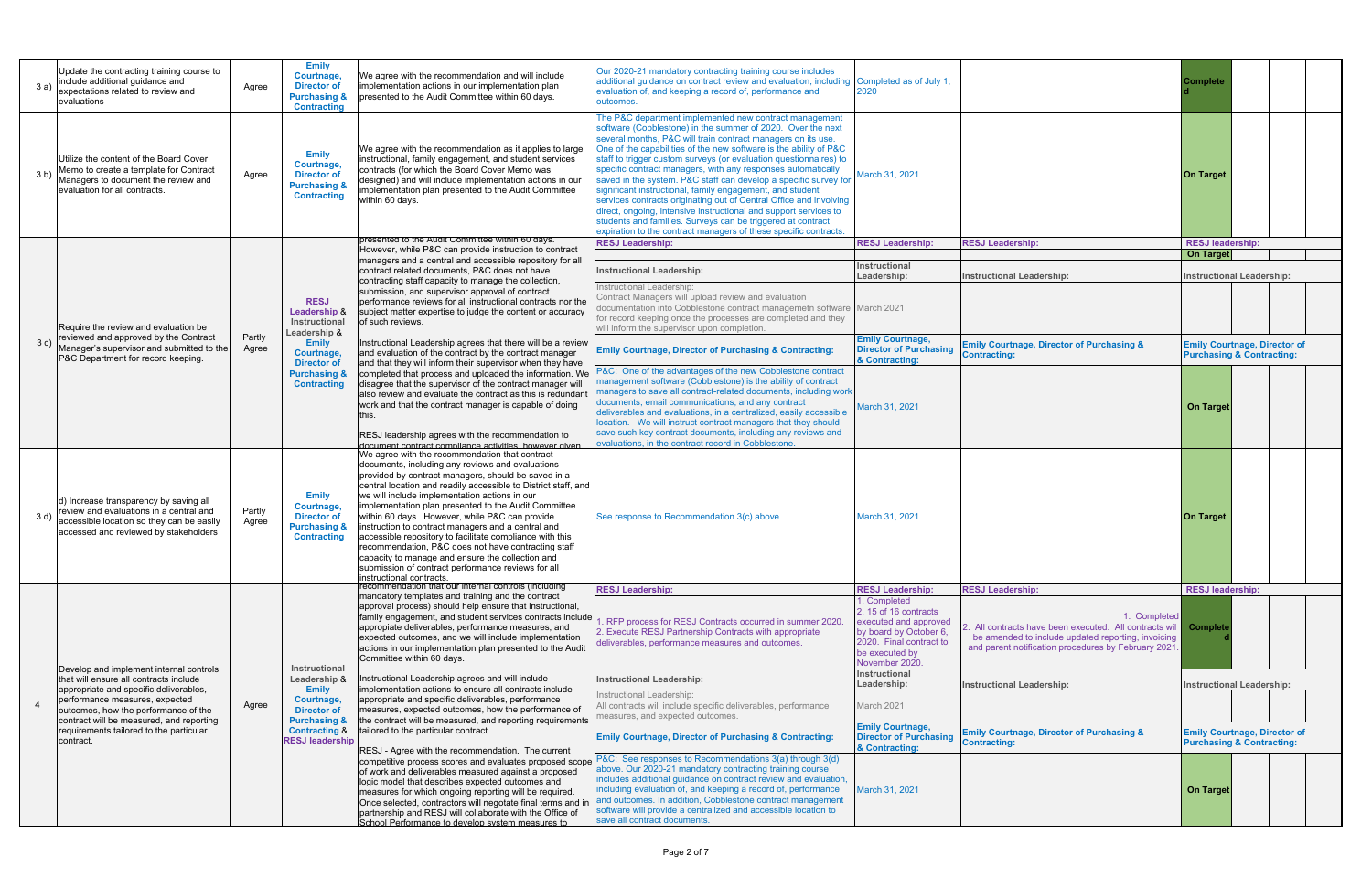|   | 4 a) Require the use of the Specialized SOW te                                                                                                                                                                                                                                                                                                               | Aaree           | <b>Emily</b><br>Courtnage,<br><b>Director of</b><br><b>Purchasing &amp;</b><br><b>Contracting</b> | We agree with the recommendation and will include<br>implementation actions in our implementation plan<br>presented to the Audit Committee within 60 days.                                                                                                                                                                                                                                                                                                                                                                                                                      | Our 2020-21 contract training course includes new quidance<br>stating that the specialized scope of work template is mandatory<br>for contracts for student, instructional, or family engagement<br>services originating out of Central Office and involving direct.<br>ongoing, intensive instructional and support services to student<br>and families. The P&C contract review team looks for this<br>template in applicable contracts during the contract review and<br>approval process. | Completed as of July 1.<br>2020                                            |                                                                             | Complete                  |                                                                             |
|---|--------------------------------------------------------------------------------------------------------------------------------------------------------------------------------------------------------------------------------------------------------------------------------------------------------------------------------------------------------------|-----------------|---------------------------------------------------------------------------------------------------|---------------------------------------------------------------------------------------------------------------------------------------------------------------------------------------------------------------------------------------------------------------------------------------------------------------------------------------------------------------------------------------------------------------------------------------------------------------------------------------------------------------------------------------------------------------------------------|-----------------------------------------------------------------------------------------------------------------------------------------------------------------------------------------------------------------------------------------------------------------------------------------------------------------------------------------------------------------------------------------------------------------------------------------------------------------------------------------------|----------------------------------------------------------------------------|-----------------------------------------------------------------------------|---------------------------|-----------------------------------------------------------------------------|
|   | Require the appropriateness of the<br>specific deliverables, performance<br>measures, expected outcomes, how the<br>performance will be measured, and<br>4 b) reporting requirements tailored to the<br>particular contract be reviewed and<br>approved by a qualified Educational<br>Specialist who is not involved with the<br>management of the contract. | Partly<br>Agree | Instructional<br>Leadership                                                                       | Instructional Leadership partly agrees with this<br>recommendation. Staff outside of the contract that are<br>qualified educational specialists do not have time in their<br>current workload to review and approve the specific<br>deliverables, performance measures, expected outcomes,<br>how the performance will be measure and reporting<br>requirements. The Executive Instructional Leadership<br>of Schools, Chief Academic Officer, and Chief of Student<br>Support Services will review and approve these elements<br>on contracts going to the Board for approval. | nstructional Leadership:<br>Instructional Leadership meets twice weekly and reviews<br>contracts before they go to the Board and checks contract<br>managers to ensure they have specific deliverables,<br>performance measures, expected outcomes, how the<br>Team (EILT) made up of the Deputy Superintendent, Chief performance will be measured, and reporting requirements<br>tailored to the particular contract.                                                                       | March 2021                                                                 |                                                                             |                           |                                                                             |
|   | Increase transparency by saving the<br>completed Specialized SOW template in a<br>4 c) central and accessible location so they<br>can be easily accessed and reviewed by<br>stakeholders.                                                                                                                                                                    | Agree           | <b>Emily</b><br>Courtnage,<br><b>Director of</b><br><b>Purchasing &amp;</b><br><b>Contracting</b> | We agree with the recommendation that contract<br>documents, including statements of work, should be more<br>readily accessible to District staff and will include<br>implementation actions in our implementation plan<br>presented to the Audit Committee within 60 days.                                                                                                                                                                                                                                                                                                     | Over the next several months, P&C will train contract managers<br>and administrative assistants on the use of the new Cobblestone<br>contract management software. All contract documents,<br>including Contract Approval Forms, contracts, scopes of work<br>and other exhibits are now saved wth the contract record in the<br>system. Contract records can be searched and viewed by<br>District staff.                                                                                    | March 31, 2021                                                             |                                                                             | <b>On Target</b>          |                                                                             |
|   | Provide an update to the Board to<br>communicate the District's phased<br>implementation of the mandatory training<br>requirements for contractors and the delay<br>in full implementation.                                                                                                                                                                  | Partly<br>Agree | <b>Legal - Mary</b><br><b>Kane</b>                                                                | We agree with the recommendation to the extent it applies<br>to those contractors that have direct and substantive<br>interaction with students and will include implementation<br>actions in our implementation plan presented to the Audit<br>Committee within 60 days.                                                                                                                                                                                                                                                                                                       | General Counsel's office will prepare a memo outlining the plan. October 20, 2020                                                                                                                                                                                                                                                                                                                                                                                                             |                                                                            |                                                                             |                           |                                                                             |
|   | Develop and implement internal controls<br>to ensure all mandatory training courses<br>are included in all contracts that require<br>interactions with students.                                                                                                                                                                                             |                 | Legal - Mary                                                                                      | We agree with the recommendation to the extent it applies<br>to those contractors that have extensive and substantive<br><b>Kane and Emily</b> interaction with students. We will continue to work with a<br>group of leaders already convened from multiple<br>departments to develop appropriate systems and<br>guidance. We will include implementation actions in our<br><b>Purchasing &amp;</b><br>implementation plan presented to the Audit Committee<br>within 60 days.                                                                                                 | <b>Legal - Mary Kane:</b><br>General Counsel's office has convened a group of leaders who<br>are working on developing a mechanism for including training<br>requirements in applicable personal services contracts. As soon<br>as clear guidance is developed and incorporated in contracts,<br>we will communicate the new expectations with contract<br>managers.                                                                                                                          | <b>Legal - Mary Kane:</b><br>July 1, 2021                                  | <b>Legal - Mary Kane:</b>                                                   | <b>Legal - Mary Kane:</b> |                                                                             |
| 6 |                                                                                                                                                                                                                                                                                                                                                              | Partly<br>Agree | Courtnage,<br><b>Director of</b>                                                                  |                                                                                                                                                                                                                                                                                                                                                                                                                                                                                                                                                                                 | <b>Emily Courtnage, Director of Purchasing &amp; Contracting:</b>                                                                                                                                                                                                                                                                                                                                                                                                                             | <b>Emily Courtnage,</b><br><b>Director of Purchasing</b><br>& Contracting: | <b>Emily Courtnage, Director of Purchasing &amp;</b><br><b>Contracting:</b> |                           | <b>Emily Courtnage, Director of</b><br><b>Purchasing &amp; Contracting:</b> |
|   |                                                                                                                                                                                                                                                                                                                                                              |                 | <b>Contracting</b>                                                                                |                                                                                                                                                                                                                                                                                                                                                                                                                                                                                                                                                                                 | General Counsel's office has convened a group of leaders who<br>are working on developing a mechanism for including training<br>requirements in applicable personal services contracts. As soon<br>as clear guidance is developed, we will incorporate the<br>requirements in contract templates and communicate the new<br>expectations to contract managers.                                                                                                                                | July 1, 2021                                                               |                                                                             | On Target                 |                                                                             |
|   | District Management develop detailed<br>guidance and expectations related to the<br>6 a)   mandatory training requirement for<br>contracts that require contractors and their<br>staff to interact with PPS students.                                                                                                                                        | Partly<br>Agree | <b>Legal - Mary</b><br>Kane                                                                       | We agree with the recommendation to the extent it applies<br>to those contractors that have extensive and substantive<br>interactions with students; however, we will not be able to<br>develop the guidance and expectations related to<br>mandatory training within the next 60 days.                                                                                                                                                                                                                                                                                         | General Counsel's office has convened a group of leaders who<br>are working on developing a mechanism for including training<br>requirements in applicable personal services contracts. As soon<br>as clear guidance is developed and incorporated in contracts,<br>we will communicate the new expectations with contract<br>managers.                                                                                                                                                       | July 1, 2021                                                               |                                                                             |                           |                                                                             |
|   | The P&C department communicate the<br>6 b) detailed guidance and expectations to<br>Contract Managers throughout the District                                                                                                                                                                                                                                | Agree           | <b>Emily</b><br>Courtnage,<br><b>Director of</b><br><b>Purchasing &amp;</b><br><b>Contracting</b> | We agree with the recommendation and will consider<br>including implementation actions in our implementation<br>plan presented to the Audit Committee within 60 days.<br>However, P&C cannot implement this recommendaton<br>until the internal controls and detailed guidance and<br>expectations referenced in Recommendation 6 and 6(a)<br>are developed.                                                                                                                                                                                                                    | See response to Recommendation 6, above. In addition, any<br>new guidance regarding contractor training requirements will be<br>included in the 2021-22 update of the mandatory contracting<br>raining course.                                                                                                                                                                                                                                                                                | July 1, 2021                                                               |                                                                             | <b>On Target</b>          |                                                                             |
|   | Update the contracting training course to<br>include guidance and expectations related<br>to the inclusion of the mandatory training<br>courses in applicable contracts; including<br>if or when exceptions can be made and                                                                                                                                  | Agree           | <b>Emily</b><br>Courtnage,<br><b>Director of</b><br><b>Purchasing &amp;</b>                       | We agree with the recommendation and will consider<br>including implementation actions in our implementation<br>plan presented to the Audit Committee within 60 days.<br>However, P&C cannot implement this recommendaton<br>until the internal controls and detailed guidance and                                                                                                                                                                                                                                                                                              | Any new guidance regarding contractor training requirements<br>will be included in the 2021-22 update of the mandatory<br>contracting training course.                                                                                                                                                                                                                                                                                                                                        | July 1, 2021                                                               |                                                                             | <b>On Target</b>          |                                                                             |
|   | the process for obtaining an exception.                                                                                                                                                                                                                                                                                                                      |                 | <b>Contracting</b>                                                                                | expectations referenced in Recommendation 6 and 6(a)<br>are developed.                                                                                                                                                                                                                                                                                                                                                                                                                                                                                                          |                                                                                                                                                                                                                                                                                                                                                                                                                                                                                               |                                                                            |                                                                             |                           |                                                                             |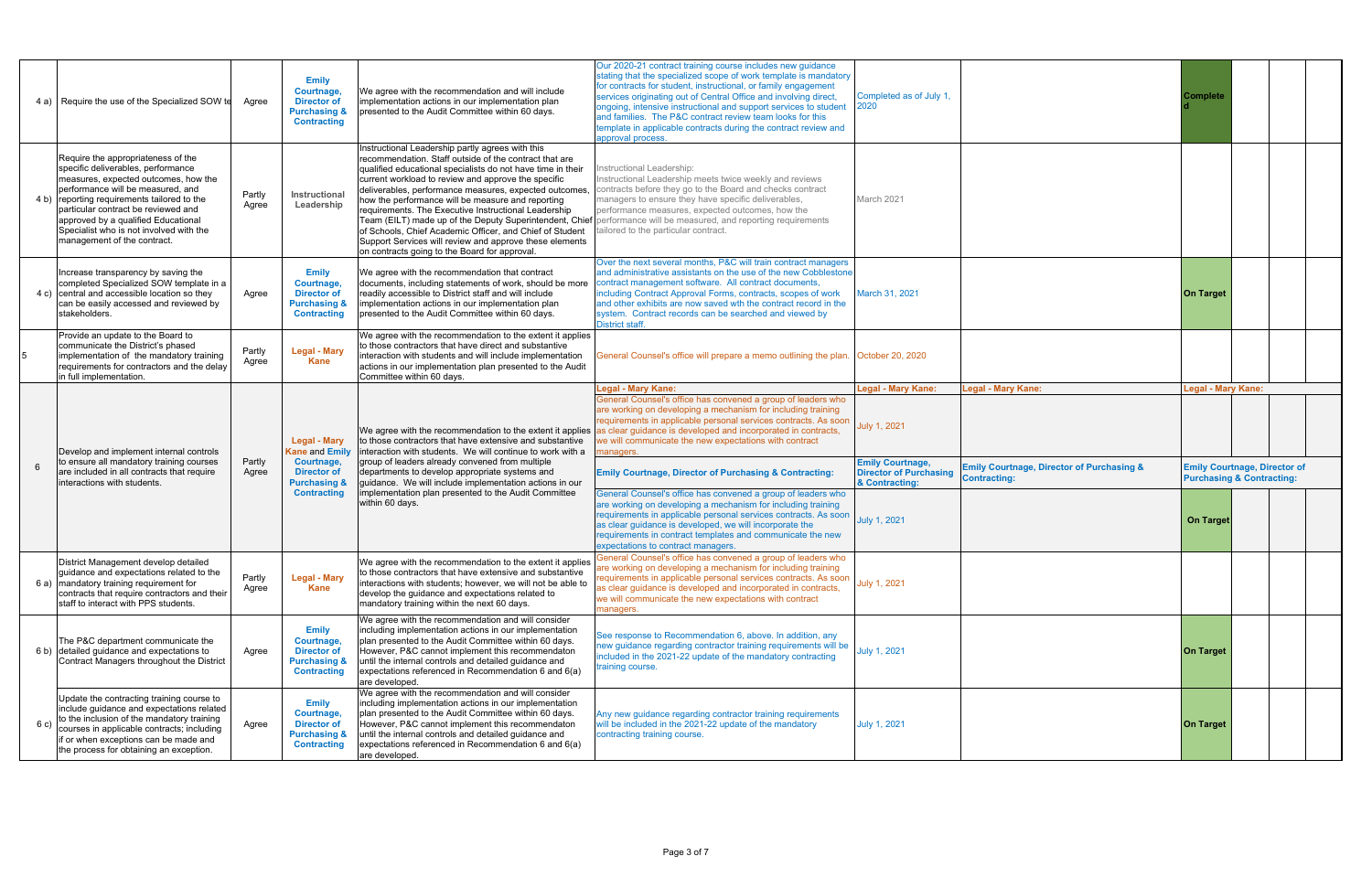|  | Establish a clear and mandatory channel<br>of communication between the P&C<br>department and Contract Managers (in<br>6 d) addition to the annual contracting training<br>course) to communicate and distribute<br>quidance and expectation for Contract<br>Managers on topics related to contracting | <b>Disagree</b> | <b>Emily</b><br>Courtnage.<br><b>Director of</b><br><b>Purchasing &amp;</b><br><b>Contracting</b> | We agree that it is important to have clear channels of<br>communication between the P&C Department and<br>contract managers. However, multiple channels of<br>communication are already in place and regularly utilized:<br>(1) The mandatory annual contracting training course; (2)<br>The frequently updated P&C website with<br>announcements, Quick Guides, and new contract<br>templates and forms with instructions; (3) Admin Connect,<br>where we post announcements related to the contract<br>course and other new contracting quidance generally<br>applicable to contract managers; (4) Emails sent via the<br>Communications Department email lists to all BESC staff.<br>all school administrators, and all principals' secretaries; (5)<br>Back to School and Finance trainings for principals'<br>secretaries and admin assistants and New Leaders<br>trainings for new school administrators; and (6) Emails<br>sent to specific contract managers when a new initiative or<br>requirement (such as the Board Cover Memo) is<br>applicable only to a few contract managers. We regularly<br>utilize all of these channels and do not believe any<br>additional communication channel is required. | No action needed                                                                                                                                                                                                                                                                                                                                                                                                                               | NA                                                                         |                                                                                   | Complete                                                                    |
|--|--------------------------------------------------------------------------------------------------------------------------------------------------------------------------------------------------------------------------------------------------------------------------------------------------------|-----------------|---------------------------------------------------------------------------------------------------|----------------------------------------------------------------------------------------------------------------------------------------------------------------------------------------------------------------------------------------------------------------------------------------------------------------------------------------------------------------------------------------------------------------------------------------------------------------------------------------------------------------------------------------------------------------------------------------------------------------------------------------------------------------------------------------------------------------------------------------------------------------------------------------------------------------------------------------------------------------------------------------------------------------------------------------------------------------------------------------------------------------------------------------------------------------------------------------------------------------------------------------------------------------------------------------------------------------------|------------------------------------------------------------------------------------------------------------------------------------------------------------------------------------------------------------------------------------------------------------------------------------------------------------------------------------------------------------------------------------------------------------------------------------------------|----------------------------------------------------------------------------|-----------------------------------------------------------------------------------|-----------------------------------------------------------------------------|
|  | . Develop and implement internal<br>controls to ensure the District obtains<br>evidence that the contractors and their<br>employees have completed the mandatory<br>training course as required in the contract.                                                                                       | Agree           | <b>Legal - Mary</b><br>Kane and Emily<br>Courtnage,<br><b>Director of</b>                         | We agree that contract managers need clear guidance on<br>when and how to ensure that contractors have completed<br>any required training courses before beginning work. We<br>will continue to work with a group of leaders already<br>convened from multiple departments to develop<br>appropriate systems and quidance. We will include<br>implementation actions in our implementation plan<br>presented to the Audit Committee within 60 days.                                                                                                                                                                                                                                                                                                                                                                                                                                                                                                                                                                                                                                                                                                                                                                  | <b>Legal - Mary Kane:</b><br>General Counsel's office has convened a group of leaders who<br>are working on developing a mechanism for including training<br>requirements in applicable personal services contracts. This<br>group is also exploring how best to ensure contractor<br>compliance. As soon as clear guidance is developed and<br>incorporated in contracts, we will communicate the new<br>expectations with contract managers. | <b>Legal - Mary Kane:</b><br>July 1, 2021<br><b>Emily Courtnage,</b>       | <b>Legal - Mary Kane:</b><br><b>Emily Courtnage, Director of Purchasing &amp;</b> | <b>Legal - Mary Kane:</b><br><b>Emily Courtnage, Director of</b>            |
|  |                                                                                                                                                                                                                                                                                                        |                 | <b>Purchasing &amp;</b><br><b>Contracting</b>                                                     |                                                                                                                                                                                                                                                                                                                                                                                                                                                                                                                                                                                                                                                                                                                                                                                                                                                                                                                                                                                                                                                                                                                                                                                                                      | <b>Emily Courtnage, Director of Purchasing &amp; Contracting:</b><br>Any new guidance regarding contractor training requirements<br>will be included in the 2021-22 update of the mandatory<br>contracting training course. In addition, as soon as clear<br>guidance is developed and incorporated in contract language,<br>the P&C department will notify contract managers.                                                                 | <b>Director of Purchasing</b><br>& Contracting:<br>July 1, 2021            | <b>Contracting:</b>                                                               | <b>Purchasing &amp; Contracting:</b><br><b>On Target</b>                    |
|  |                                                                                                                                                                                                                                                                                                        |                 | Legal - Mary<br><b>Kane and Emily</b>                                                             | We agree that contract managers need clear guidance on<br>when and how to ensure that contractors have completed<br>any required training courses before beginning work. We<br>will continue to work with a group of leaders already<br>convened from multiple departments to develop<br>appropriate systems and guidance. We will will include<br>implementation actions in our implementation plan<br>presented to the Audit Committee within 60 days.                                                                                                                                                                                                                                                                                                                                                                                                                                                                                                                                                                                                                                                                                                                                                             | <b>Legal - Mary Kane:</b><br>The P&C department will include any new quidance regarding<br>contractor training requirements in the 2021-22 update of the<br>mandatory contracting training course. In addition, as soon as<br>clear guidance is developed and incorporated in contract<br>language, the P&C department will notify contract managers                                                                                           | <b>Legal - Mary Kane:</b><br>July 1, 2021                                  | <b>Legal - Mary Kane:</b>                                                         | <b>Legal - Mary Kane:</b>                                                   |
|  | Develop adequately detailed quidance and<br>7 a) expectations and communicate that<br>content with Contract Managers.                                                                                                                                                                                  | Agree           | Courtnage,<br><b>Director of</b><br><b>Purchasing &amp;</b><br><b>Contracting</b>                 |                                                                                                                                                                                                                                                                                                                                                                                                                                                                                                                                                                                                                                                                                                                                                                                                                                                                                                                                                                                                                                                                                                                                                                                                                      | <b>Emily Courtnage, Director of Purchasing &amp; Contracting:</b>                                                                                                                                                                                                                                                                                                                                                                              | <b>Emily Courtnage,</b><br><b>Director of Purchasing</b><br>& Contracting: | <b>Emily Courtnage, Director of Purchasing &amp;</b><br><b>Contracting:</b>       | <b>Emily Courtnage, Director of</b><br><b>Purchasing &amp; Contracting:</b> |
|  |                                                                                                                                                                                                                                                                                                        |                 |                                                                                                   |                                                                                                                                                                                                                                                                                                                                                                                                                                                                                                                                                                                                                                                                                                                                                                                                                                                                                                                                                                                                                                                                                                                                                                                                                      | Any new guidance regarding contractor training requirements<br>will be included in the 2021-22 update of the mandatory<br>contracting training course. In addition, as soon as clear<br>quidance is developed and incorporated in contract language,<br>the P&C department will notify contract managers.                                                                                                                                      | July 1, 2021                                                               |                                                                                   | <b>On Target</b>                                                            |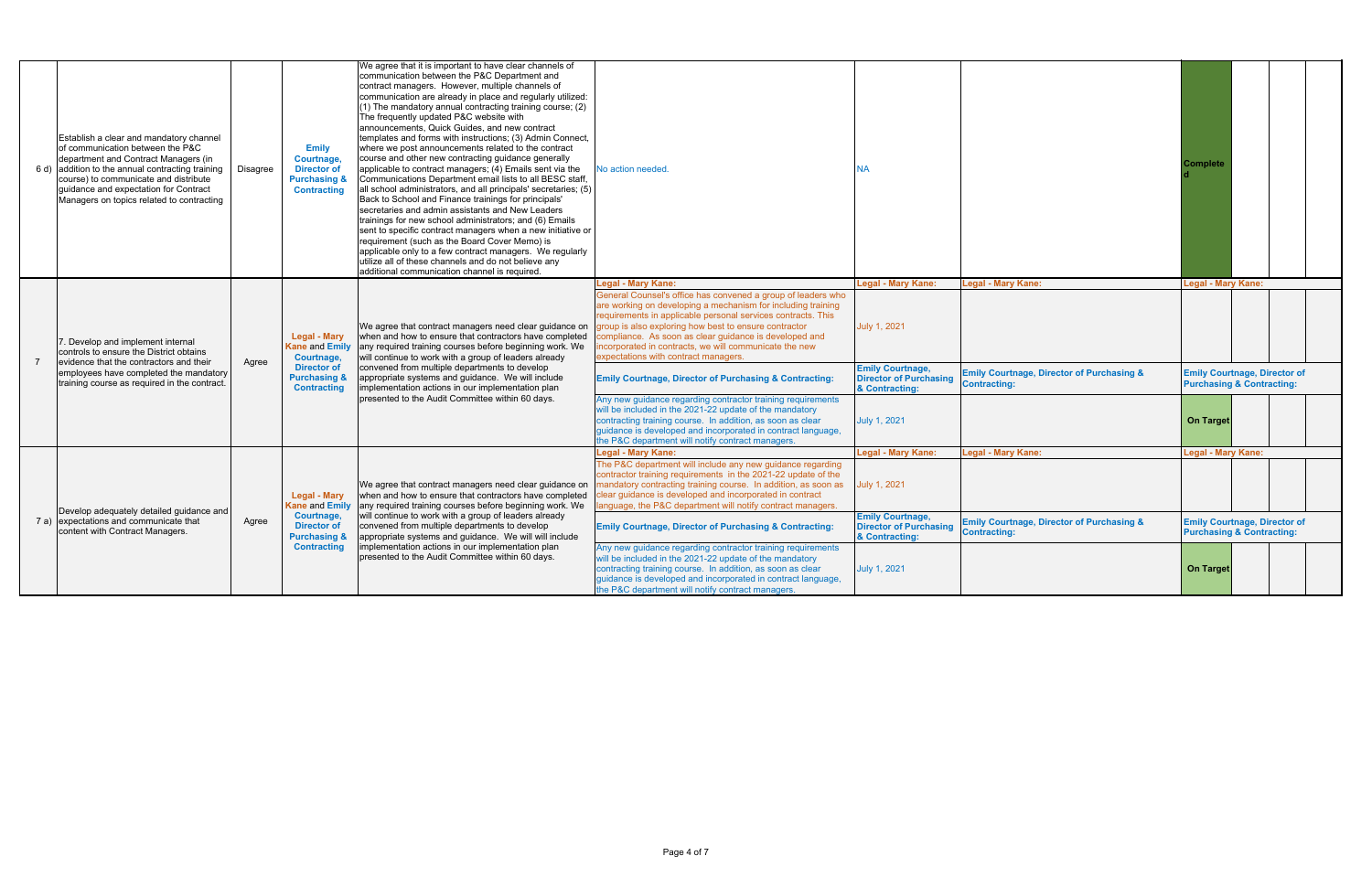| 7 b)           | Include the list of mandatory training<br>courses in applicable RFPs (or ITB).                                                                                                                                                                                                                                                                                                          | Agree           | <b>Emily</b><br>Courtnage,<br><b>Director of</b><br><b>Purchasing &amp;</b><br><b>Contracting</b> | We agree with the recommendation and will consider<br>including implementation actions in our implementation<br>plan presented to the Audit Committee within 60 days.<br>However, P&C cannot implement this recommendaton<br>until the internal controls and detailed guidance and<br>expectations referenced in Recommendation 6, 6(a), 7,<br>and 7(a) are developed. | We will include the contractor training requirements in applicable<br>RFPs or other formal solicitations as soon as quidance is<br>finalized.                                                                                                                                   | July 1, 2021                                                               |                                                                             | <b>On Target</b>                                                            |  |
|----------------|-----------------------------------------------------------------------------------------------------------------------------------------------------------------------------------------------------------------------------------------------------------------------------------------------------------------------------------------------------------------------------------------|-----------------|---------------------------------------------------------------------------------------------------|------------------------------------------------------------------------------------------------------------------------------------------------------------------------------------------------------------------------------------------------------------------------------------------------------------------------------------------------------------------------|---------------------------------------------------------------------------------------------------------------------------------------------------------------------------------------------------------------------------------------------------------------------------------|----------------------------------------------------------------------------|-----------------------------------------------------------------------------|-----------------------------------------------------------------------------|--|
| 7 <sub>c</sub> | Consult with the Office of Technology &<br>information Services (OTIS) to develop a<br>streamlined process for the activation of<br>the necessary PPS email addresses for<br>the contractor and their staff to access the<br>training courses in Pepper PD.                                                                                                                             | Agree           | <b>Legal - Mary</b><br><b>Kane</b>                                                                | We agree with the recommendation and a process has<br>already been implemented through the adoption of Rapid<br>Identity, a new identity automated management system.                                                                                                                                                                                                  | As noted, the District has adopted a new identity automated<br>management system. The program will be fully implemented July 1, 2021<br>once the contractor training protocol is finalized.                                                                                     |                                                                            |                                                                             |                                                                             |  |
|                | 8. Develop and implement internal<br>controls that will ensure:<br>• Evidence of deliverables identified in the<br>SOW are achieved/delivered, and<br>• Reports obtained by the District as<br>evidence of deliverables include all<br>required information, agree with District<br>data, and all required reports are obtained<br>(i.e. all four of the four reports are<br>obtained). | Agree           | <b>Instructional</b><br>Leadership                                                                | We agree with the recommendation and will include<br>implementation actions in our implementation plan<br>presented to the Audit Committee within 60 days.                                                                                                                                                                                                             | Instructional Leadership: Before a contract goes to the Board,<br>supervisors are requiring contract managers to share the<br>summary of the SOW.                                                                                                                               | March 2021                                                                 |                                                                             |                                                                             |  |
|                | We also recommend the District<br>management develop and implement<br>internal controls that will ensure contract<br>management responsibilities are being<br>performed.                                                                                                                                                                                                                | Agree           | Instructional<br>Leadership                                                                       | We agree with the recommendation and will include<br>implementation actions in our implementation plan<br>presented to the Audit Committee within 60 days.                                                                                                                                                                                                             | nstructional Leadership:<br>Before a contract goes to the Board, supervisors are requiring<br>contract managers to share the summary of the SOW.                                                                                                                                | March 2021                                                                 |                                                                             |                                                                             |  |
| 10             | We recommend the District develop and<br>implement internal controls that will ensure<br>the District has received a signed ROI<br>form prior to releasing any student<br>information and continue to prioritize<br>obtaining ROI forms, until a signed ROI<br>form is obtained for each student.                                                                                       | Partly<br>Agree | <b>Legal - Mary</b><br><b>Kane and</b><br>potentially others                                      | We believe the appropriate next action is that the Legal<br>Department assess how and whether ROI forms need to<br>be used in contracts and consult with appropriate<br>departments on development of any necessary internal<br>controls resulting from that assessment. See 11(a),<br>below.                                                                          | General Counsel's office has determined that Release of<br>Information forms are not required because the contractors'<br>responsibilities are covered as "school officials" for purposes of<br>FERPA (Family Educational Rights and Privacy Act).                              |                                                                            |                                                                             |                                                                             |  |
|                | We recommend the District perform and<br>document an analysis of the District's<br>obligation to secure student information<br>from unauthorized re-disclosure under<br>FERPA laws.                                                                                                                                                                                                     | Agree           | <b>Legal - Mary</b><br><b>Kane</b>                                                                | We agree and believe we can implement this into our<br>implementation plan presented to the audit committee<br>within 60 days.                                                                                                                                                                                                                                         | General Counsel's office has determined that Release of<br>Information forms are not required because the contractors'<br>responsibilities are covered as "school officials" for purposes of<br>FERPA (Family Educational Rights and Privacy Act).                              | <b>NA</b>                                                                  |                                                                             |                                                                             |  |
| 11 a           | We recommend the District consider<br>specifically addressing each of the<br>examples identified in the finding in its<br>analysis.                                                                                                                                                                                                                                                     | Agree           | <b>Legal - Mary</b><br><b>Kane</b>                                                                | We agree and believe we can implement this into our<br>implementation plan presented to the audit committee<br>within 60 days.                                                                                                                                                                                                                                         | General Counsel's office has determined that Release of<br>Information forms are not required because the contractors'<br>responsibilities are covered as "school officials" for purposes of<br>FERPA (Family Educational Rights and Privacy Act).                              | <b>NA</b>                                                                  |                                                                             |                                                                             |  |
| 12             | We recommend the District develop a<br>clear criteria for determining when a<br>signed ROI form is required.                                                                                                                                                                                                                                                                            | Agree           | <b>Legal - Mary</b><br><b>Kane</b>                                                                | We agree and believe we can implement this into our<br>implementation plan presented to the audit committee<br>within 60 days. See 10, above.                                                                                                                                                                                                                          | General Counsel's office has determined that Release of<br>Information forms are not required because the contractors'<br>responsibilities are covered as "school officials" for purposes of<br>FERPA (Family Educational Rights and Privacy Act).                              | <b>NA</b>                                                                  |                                                                             |                                                                             |  |
|                | Develop and implement internal controls                                                                                                                                                                                                                                                                                                                                                 |                 | <b>Legal - Mary</b><br><b>Kane and Emily</b>                                                      | We agree that contract managers need clear guidance on                                                                                                                                                                                                                                                                                                                 | <b>Legal - Mary Kane:</b><br>General Counsel's office has determined that Release of<br>Information forms are not required because the contractors'<br>responsibilities are covered as "school officials" for purposes of<br>FERPA (Family Educational Rights and Privacy Act). | <b>Legal - Mary Kane:</b><br>NA.                                           | <b>Legal - Mary Kane:</b>                                                   | <b>Legal - Mary Kane:</b>                                                   |  |
| 13             | that will ensure the consistent application<br>of a signed ROI form in applicable                                                                                                                                                                                                                                                                                                       | Agree           | Courtnage,<br><b>Director of</b>                                                                  | when to include the requirement of signed ROIs in their<br>contracts. We will include implementation actions in our<br>implementation plan presented to the Audit Committee                                                                                                                                                                                            | <b>Emily Courtnage, Director of Purchasing &amp; Contracting:</b>                                                                                                                                                                                                               | <b>Emily Courtnage,</b><br><b>Director of Purchasing</b><br>& Contracting: | <b>Emily Courtnage, Director of Purchasing &amp;</b><br><b>Contracting:</b> | <b>Emily Courtnage, Director of</b><br><b>Purchasing &amp; Contracting:</b> |  |
|                | contracts.                                                                                                                                                                                                                                                                                                                                                                              |                 | <b>Purchasing &amp;</b><br>within 60 days.<br><b>Contracting</b>                                  | General Counsel's office has determined that Release of<br>Information forms are not required because the contractors'<br>responsibilities are covered as "school officials" for purposes of NA<br>FERPA (Family Educational Rights and Privacy Act). No action<br>by the P&C department is required.                                                                  |                                                                                                                                                                                                                                                                                 |                                                                            | <b>Complet</b>                                                              |                                                                             |  |
|                | We recommend the District consider<br>providing Contract Managers with training<br>that will detail guidance and expectations<br>to ensure they have an adequate<br>13 a) understanding of the criteria for which a<br>signed ROI form is required and the<br>District's obligation to secure student<br>information from unauthorized re-<br>disclosure under FERPA laws.              | Partly<br>Agree | <b>Legal - Mary</b><br><b>Kane</b>                                                                | We agree subject to the conclusions reached in the<br>analysis required in 10 and 11(a), above; however,<br>training may not be implemented within 60 days.                                                                                                                                                                                                            | General Counsel's office has determined that Release of<br>Information forms are not required because the contractors'<br>responsibilities are covered as "school officials" for purposes of<br>FERPA (Family Educational Rights and Privacy Act).                              | <b>NA</b>                                                                  |                                                                             |                                                                             |  |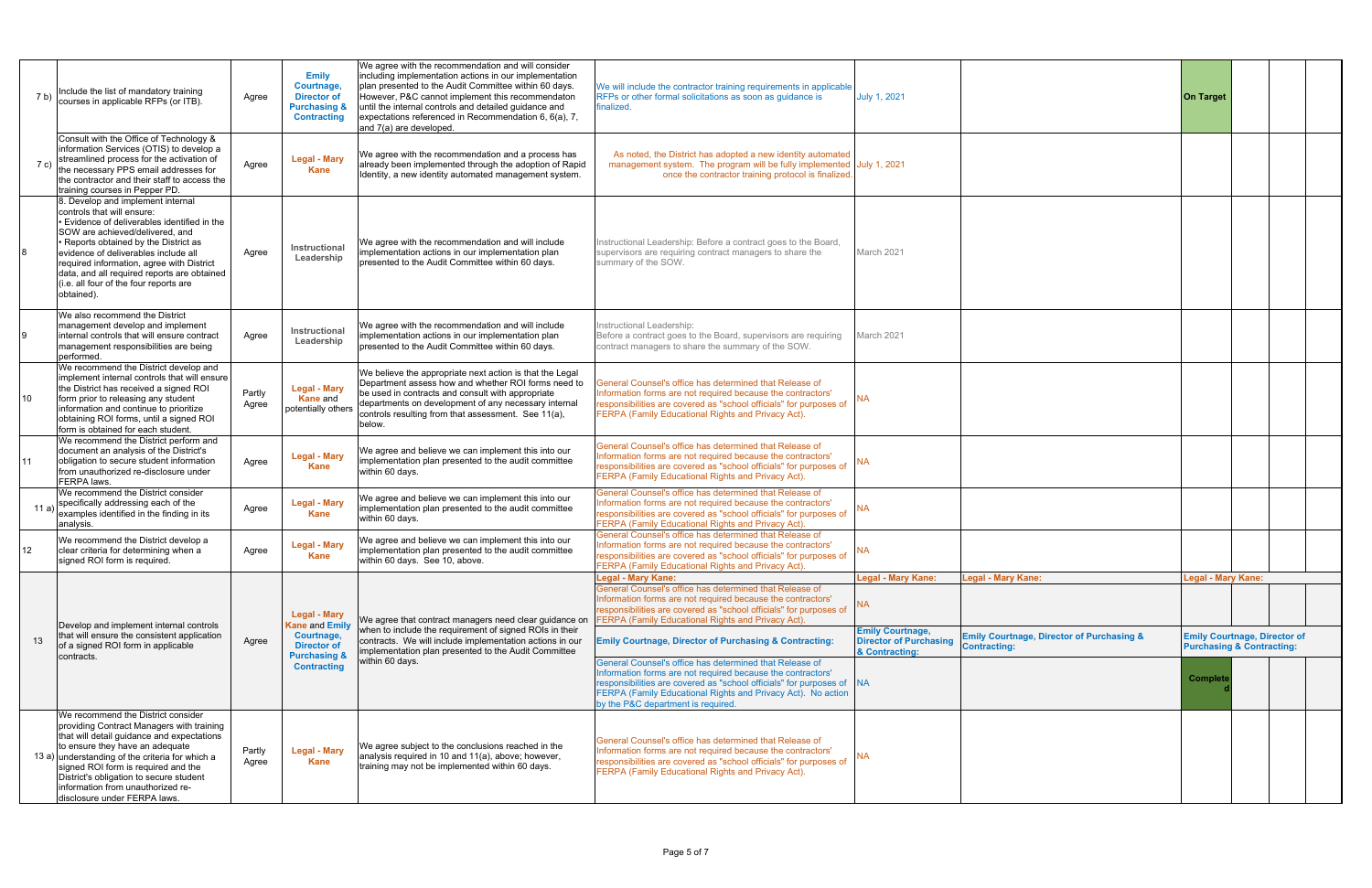| 14    | We recommend the District review<br>contract payment processes and<br>procedures for process improvements and<br>efficiencies to ensure payments to<br>contractors are made timely as required in<br>the contract. Additionally, we recommend<br>the District document the date the invoice<br>was received                                                                                                                                                                                                                                                                        | Agree           | <b>Tracy Pinder,</b><br><b>Director of</b><br><b>Financial</b><br><b>Services</b>                 | We agree with the recommendation and will include<br>implementation actions in our implementation plan<br>presented to the Audit Committee within 60 days.                                                                                                                                                                                                                                                                                                                                                                                                                                                             | The Accounts Payable (AP) Team consistently reviews business<br>processes for improvements and efficiencies. Additionally, AP is<br>working with our Financial Systems Team on areas within our<br>ERP to streamline invoice entry, looking to decrease Accounts<br>Payable turn time.<br>The Request for Payment on a Contract (RFP) form has been<br>updated to include an "Invoice Receipt Date" to better track the<br>flow from invoice receipt to invoice payment. (The mandatory<br>contracts training course has also added language that contract<br>managers should document the date of receipt on the invoice<br>and RFP.)<br>In addition to the mandatory contracts training course, the<br>Finance Team utilizes other training opportunities for those who<br>hold fiscal responsibility, including principal's secretaries,<br>business analysts, bookkeepers, business managers and                                               |                                 |                 |  |
|-------|------------------------------------------------------------------------------------------------------------------------------------------------------------------------------------------------------------------------------------------------------------------------------------------------------------------------------------------------------------------------------------------------------------------------------------------------------------------------------------------------------------------------------------------------------------------------------------|-----------------|---------------------------------------------------------------------------------------------------|------------------------------------------------------------------------------------------------------------------------------------------------------------------------------------------------------------------------------------------------------------------------------------------------------------------------------------------------------------------------------------------------------------------------------------------------------------------------------------------------------------------------------------------------------------------------------------------------------------------------|----------------------------------------------------------------------------------------------------------------------------------------------------------------------------------------------------------------------------------------------------------------------------------------------------------------------------------------------------------------------------------------------------------------------------------------------------------------------------------------------------------------------------------------------------------------------------------------------------------------------------------------------------------------------------------------------------------------------------------------------------------------------------------------------------------------------------------------------------------------------------------------------------------------------------------------------------|---------------------------------|-----------------|--|
| 15    | We also recommend the District consider<br>centralizing the receipt of contract<br>invoices.                                                                                                                                                                                                                                                                                                                                                                                                                                                                                       | Partly<br>Agree | <b>Tracy Pinder,</b><br><b>Director of</b><br><b>Financial</b><br><b>Services</b>                 | We partly agree with the recommendation, as centralizing<br>receipt of invoices is a suggested best practice. However,<br>implementation would be a significant shift in current<br>practice and would require additional central office FTE to<br>manage all District invoices centrally.                                                                                                                                                                                                                                                                                                                             | administrators. This training is meant to ensure understanding<br>of budgeting, appropriate expense codes, purchasing &<br>contracting and accounts payable.<br>Due to the number of schools, programs and departments within<br>the District, it is difficult to centralize receipt of invoices<br>Currently, the Finance Team relies on education for those who<br>hold fiscal responsibility. This training is meant to ensure<br>understanding of the contract management cycle, from contract<br>inception to invoice payment. In addition to the contract training<br>course in Pepper, the Finance Team delivers training to<br>principal's secretaries, bookkeepers and business managers<br>annually in August. Also, beginning in fiscal 2019, as part of the<br>New Administrators Mentor Program, the Finance Team<br>presented similar training to school Administrators.<br>Additionally, the Accounts Payable Team includes monthly |                                 |                 |  |
| 16    | To ensure contract management<br>responsibilities are being performed as<br>expected, we recommend the District<br>develop and communicate detailed<br>guidance and expectation related to<br>contract management responsibilities.                                                                                                                                                                                                                                                                                                                                                | Partly<br>Agree | <b>Emily</b><br>Courtnage,<br><b>Director of</b><br><b>Purchasing &amp;</b><br><b>Contracting</b> | We agree with the recommendation that P&C should build<br>on, and provide more detailed guidance in, our training<br>materials and templates related to contract managment<br>responsibilities, and we will include implementation actions<br>in our implementation plan presented to the Audit<br>Committee within 60 days. However, while P&C can<br>instruct contract managers on contract management<br>responsibilities and best practices and provide tools to<br>assist with contract management, it does not have<br>capacity to supervise or oversee contract managers'<br>management of their own contracts. | Supplier Statement reconciliation as part of their business<br>processes.<br>Our 2020-21 contract training course includes additional<br>guidance on contract management resonsibilities, how to draft a Completed as of July 1,<br>scope of work, use of the specialized scope of work template,<br>contract deliverables, and contract review and evaluation.                                                                                                                                                                                                                                                                                                                                                                                                                                                                                                                                                                                    | 2020                            | Complete        |  |
| 16 a) | a) Identify personal services contracts for<br>student services as complex contracts and<br>increase requirements for those contracts<br>to include:<br>o Develop an additional contract<br>management training course that Contract<br>Managers of complex contracts are<br>required to complete prior to initiating the<br>contract.<br>o Require complex contracts include a<br>contract administration plan (similar to that<br>used by the State of Oregon) that is<br>review and approved by the Contract<br>Manager's supervisor and submitted to<br>P&C for recordkeeping. | Partly<br>Agree | <b>Emily</b><br>Courtnage,<br><b>Director of</b><br><b>Purchasing &amp;</b><br><b>Contracting</b> | We partly agree with the recommendation and will<br>consider including implementation actions in our<br>implementation plan presented to the Audit Committee<br>within 60 days. However, we do not believe it will be<br>effective to add to the already significant time burden of<br>mandatory online trainings for staff. We will consider<br>different methods of providing additional specialized<br>instruction or advice to the relatively few contract<br>managers who manage complex instructional contracts.                                                                                                 | Our 2020-21 contract training course includes new guidance<br>stating that the specialized scope of work template is mandatory<br>for contracts for student, instructional, or family engagement<br>services originating out of Central Office and involving direct,<br>ongoing, intensive instructional and support services to student<br>and families. P&C Management also communicated the new<br>requirement directly to relevant contract managers by email.<br>We believe that the mandatory, detailed scope of work template,<br>and the additional content in the training course, together are<br>sufficient to address the added complexity of these specialized<br>contracts.                                                                                                                                                                                                                                                          | Completed as of July 1,<br>2020 | <b>Complete</b> |  |